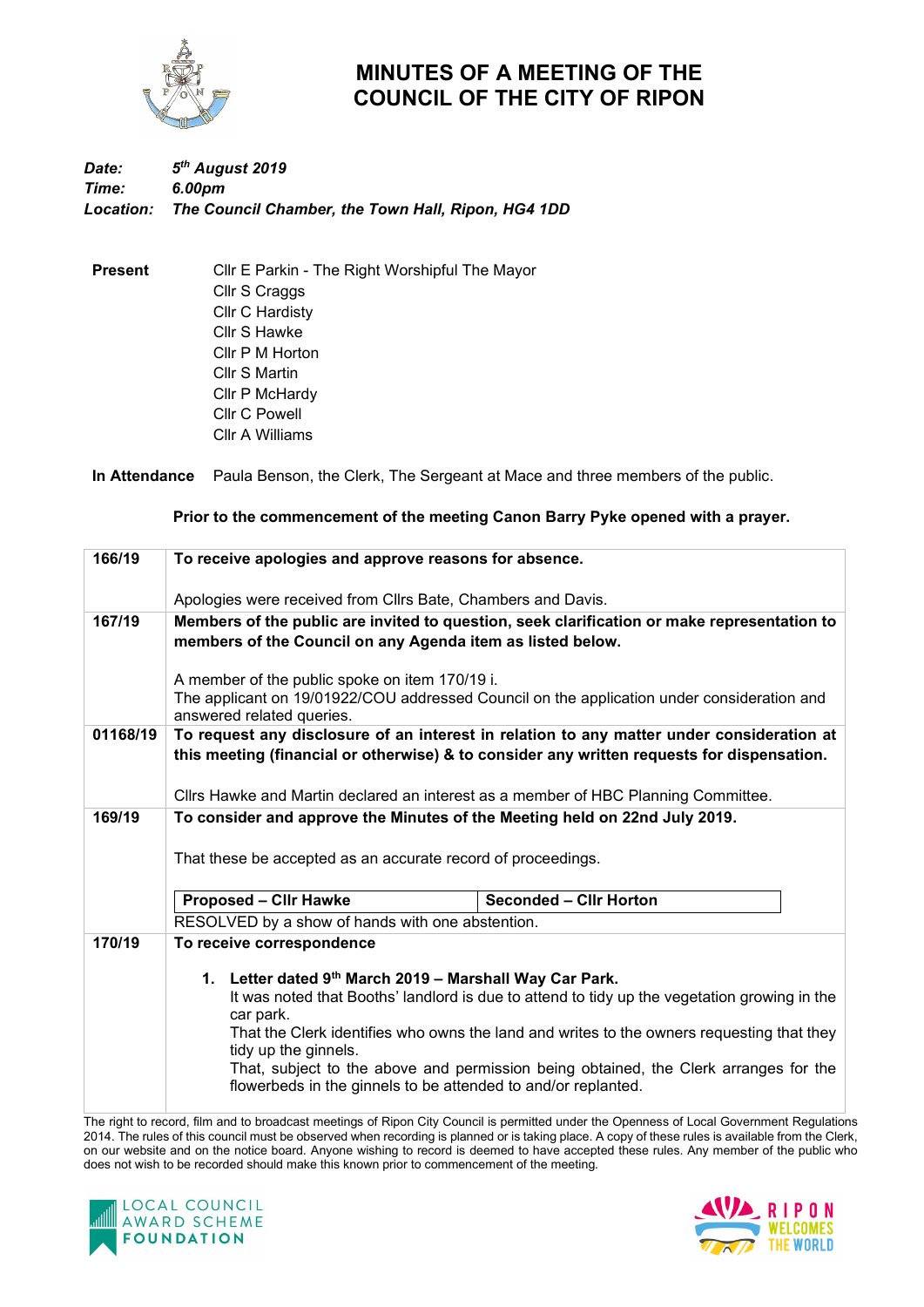|        |                                                                        | <b>Proposed - Cllr Williams</b>                                                                                                                                  |                                                                                     | <b>Seconded - Clir McHardy</b>                                                                                                     |  |  |
|--------|------------------------------------------------------------------------|------------------------------------------------------------------------------------------------------------------------------------------------------------------|-------------------------------------------------------------------------------------|------------------------------------------------------------------------------------------------------------------------------------|--|--|
|        |                                                                        | RESOLVED by a show of hands with one abstention.                                                                                                                 |                                                                                     |                                                                                                                                    |  |  |
|        |                                                                        | 2. Email dated 30 <sup>th</sup> July 2019 – Nominations required to serve as representative of<br>Parish Councils on Nidderdale AONB's Joint Advisory Committee. |                                                                                     |                                                                                                                                    |  |  |
|        |                                                                        | That this be received and noted.                                                                                                                                 |                                                                                     |                                                                                                                                    |  |  |
|        |                                                                        | <b>Proposed - Cllr Williams</b>                                                                                                                                  |                                                                                     | Seconded - Cllr Hawke                                                                                                              |  |  |
|        |                                                                        | RESOLVED by a show of hands with one abstention.                                                                                                                 |                                                                                     |                                                                                                                                    |  |  |
| 171/19 |                                                                        | <b>Planning matters</b>                                                                                                                                          |                                                                                     |                                                                                                                                    |  |  |
|        | 1. To receive the Planning Appendix.                                   |                                                                                                                                                                  |                                                                                     |                                                                                                                                    |  |  |
|        |                                                                        | That this be received and noted.                                                                                                                                 |                                                                                     |                                                                                                                                    |  |  |
|        |                                                                        | <b>Proposed - Cllr Williams</b>                                                                                                                                  |                                                                                     | <b>Seconded - Cllr Hawke</b>                                                                                                       |  |  |
|        | RESOLVED by a show of hands with one abstention.                       |                                                                                                                                                                  |                                                                                     |                                                                                                                                    |  |  |
|        |                                                                        | 2. Planning applications as listed below to be considered and responses agreed to the<br>consultations being carried out by the Planning Authority:              |                                                                                     |                                                                                                                                    |  |  |
|        |                                                                        |                                                                                                                                                                  |                                                                                     |                                                                                                                                    |  |  |
|        |                                                                        |                                                                                                                                                                  | Details of all planning applications listed below can be viewed online prior to the |                                                                                                                                    |  |  |
|        |                                                                        | meeting at:                                                                                                                                                      |                                                                                     |                                                                                                                                    |  |  |
|        |                                                                        | http://www.harrogate.gov.uk/plan/Pages/New%20Plan/Find-an-application.aspx                                                                                       |                                                                                     |                                                                                                                                    |  |  |
|        |                                                                        |                                                                                                                                                                  |                                                                                     |                                                                                                                                    |  |  |
|        | 19/02953/LB                                                            |                                                                                                                                                                  | 18A Fishergate, Ripon, HG4 1DY                                                      |                                                                                                                                    |  |  |
|        |                                                                        |                                                                                                                                                                  | replacement of windows.                                                             | Listed Building Consent for the conversion of retail unit to a 2<br>bedroom apartment with associated internal reconfiguration and |  |  |
|        |                                                                        |                                                                                                                                                                  | That the council does not object to this application.                               |                                                                                                                                    |  |  |
|        |                                                                        |                                                                                                                                                                  | <b>Proposed - Cllr Williams</b>                                                     | <b>Seconded - Cllr Hawke</b>                                                                                                       |  |  |
|        | 19/02941/FUL                                                           |                                                                                                                                                                  |                                                                                     | RESOLVED by a show of hands with one abstention.                                                                                   |  |  |
|        |                                                                        |                                                                                                                                                                  |                                                                                     | Site of 68 to 69 North Street, Ripon, North Yorkshire                                                                              |  |  |
|        | Erection of 4 no. apartments and 4 no. townhouses (revised<br>scheme). |                                                                                                                                                                  |                                                                                     |                                                                                                                                    |  |  |
|        |                                                                        |                                                                                                                                                                  |                                                                                     | That the council does not object to this application.                                                                              |  |  |
|        |                                                                        |                                                                                                                                                                  | <b>Proposed - Cllr Williams</b>                                                     | <b>Seconded - Cllr Hawke</b>                                                                                                       |  |  |
|        | RESOLVED by a show of hands with one abstention.                       |                                                                                                                                                                  |                                                                                     |                                                                                                                                    |  |  |

RCC/SHAREPOINT/FULL COUNCIL/05-08-2019 Initialled \_\_\_\_\_\_\_\_\_\_\_\_\_\_\_\_\_\_\_\_\_The Right Worshipful the Mayor



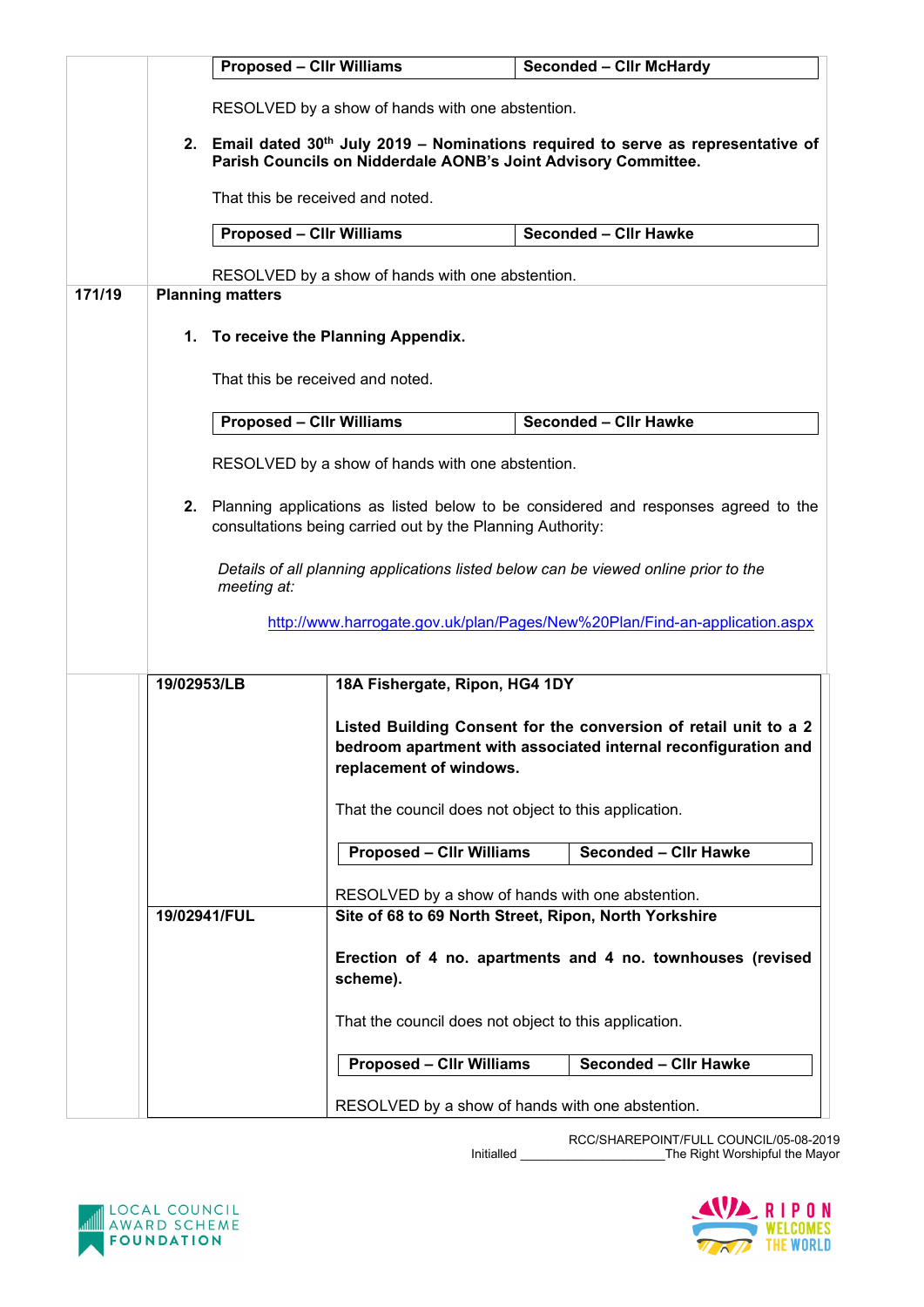| 19/02986/LB  | 30 Market Place, Ripon, HG4 1BN                                                                                                                                                                                                                                                                                                                                                                                                                                                           |  |  |
|--------------|-------------------------------------------------------------------------------------------------------------------------------------------------------------------------------------------------------------------------------------------------------------------------------------------------------------------------------------------------------------------------------------------------------------------------------------------------------------------------------------------|--|--|
|              | Listed Building Consent for conversion of former bank to office<br>space; installation of dormer window and rooflight; formation of<br>frontage; formation<br>alteration of fenestration'<br>and<br>new<br>reinstatement of side entrance and central stairs between cellar<br>and first floor; installation of WC and kitchen; roof repairs and<br>alterations including insulation improvements and gutter repairs;<br>various internal repair works.                                   |  |  |
|              | That the council supports this application.                                                                                                                                                                                                                                                                                                                                                                                                                                               |  |  |
|              | <b>Proposed - Cllr Williams</b><br><b>Seconded - Cllr Craggs</b>                                                                                                                                                                                                                                                                                                                                                                                                                          |  |  |
| 19/02985/FUL | RESOLVED by a show of hands with one abstention.<br>30 Market Place, Ripon, HG4 1BN                                                                                                                                                                                                                                                                                                                                                                                                       |  |  |
|              | Conversion of former bank to office space; installation of dormer<br>window and rooflight; formation of new frontage; formation and<br>alteration of fenestration; various repair works.                                                                                                                                                                                                                                                                                                  |  |  |
|              | That the council does not object to this application.                                                                                                                                                                                                                                                                                                                                                                                                                                     |  |  |
|              | <b>Proposed - Cllr Williams</b><br><b>Seconded - Cllr Craggs</b>                                                                                                                                                                                                                                                                                                                                                                                                                          |  |  |
| 19/01922/COU | RESOLVED by a show of hands with one abstention.<br>9 Kirkgate, Ripon, North Yorkshire                                                                                                                                                                                                                                                                                                                                                                                                    |  |  |
|              | Change of use from (A1) retail to (Sui Generis) Gaming Arcade.                                                                                                                                                                                                                                                                                                                                                                                                                            |  |  |
|              | The applicant attended to advise that the arcade would not have a<br>gambling licence and would be a video gaming arcade for people to<br>come to play pac-man and space invader type games.  The premises<br>would have a limit of 40 people and that suitable protection against<br>noise pollution would be made. The volume of games could be<br>turned down on a day when the doors to the property were kept open.<br>Ambient LED lighting would be installed in the front windows. |  |  |
|              | That subject to provision for suitable protection against noise pollution<br>the council do not object to this application.                                                                                                                                                                                                                                                                                                                                                               |  |  |
|              | <b>Proposed - Cllr Williams</b><br><b>Seconded - Clir McHardy</b>                                                                                                                                                                                                                                                                                                                                                                                                                         |  |  |
|              | RESOLVED by a show of hands with two abstention.                                                                                                                                                                                                                                                                                                                                                                                                                                          |  |  |
| meeting      | The Mayor agreed to item 172/19, 173/19 and 176/19 being considered at the end of the                                                                                                                                                                                                                                                                                                                                                                                                     |  |  |



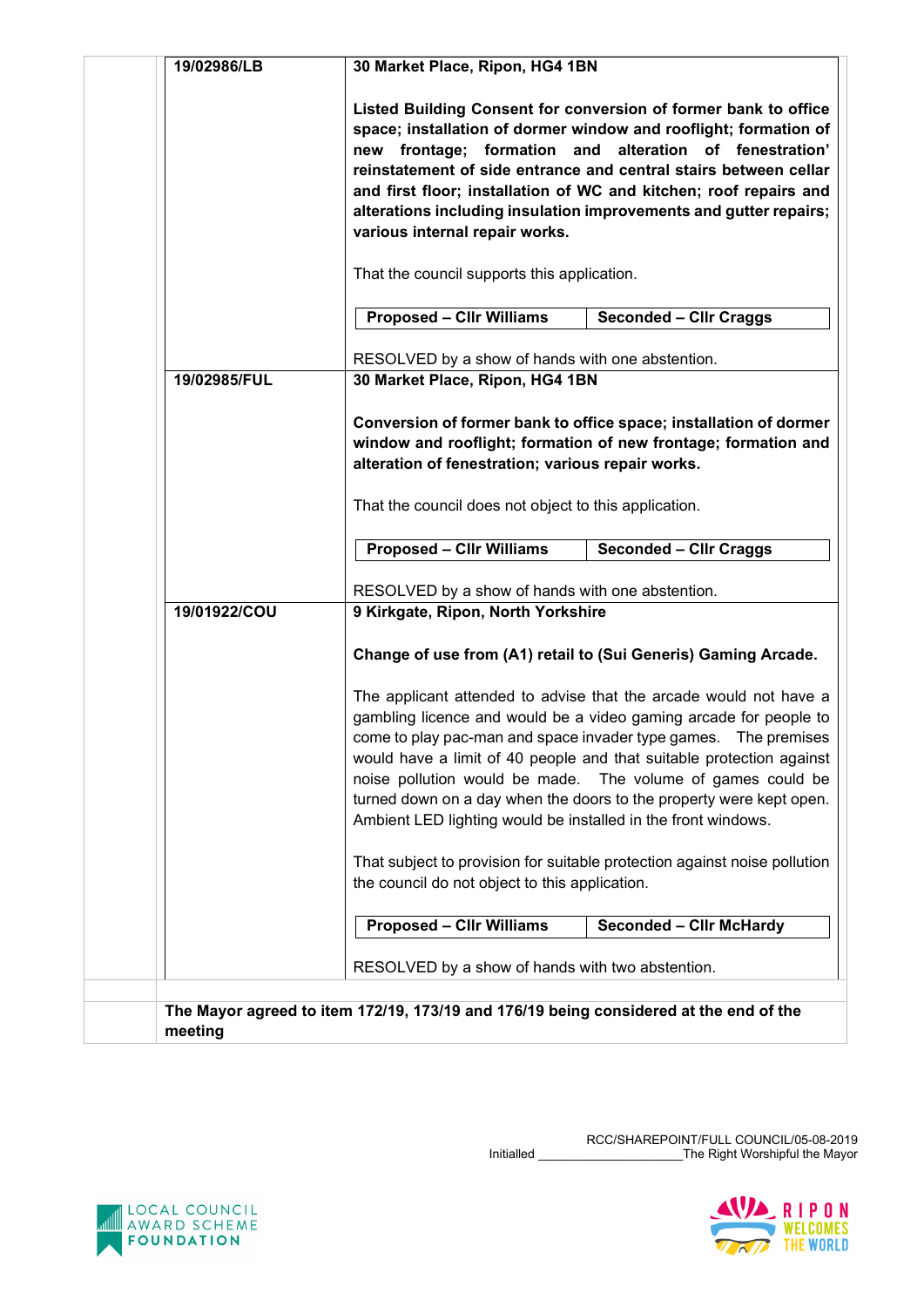| 174/19 | To receive a verbal update on the Bus Service and agree appropriate action.                                                                                                                   |  |  |  |
|--------|-----------------------------------------------------------------------------------------------------------------------------------------------------------------------------------------------|--|--|--|
|        |                                                                                                                                                                                               |  |  |  |
|        |                                                                                                                                                                                               |  |  |  |
|        | CIIr Horton provided an update following a meeting with the Little White Bus Company.<br>That the                                                                                             |  |  |  |
|        | 16th August 2019 deadline is extended to 6th September 2019 to allow additional time for proposals<br>to be received.                                                                         |  |  |  |
|        |                                                                                                                                                                                               |  |  |  |
|        | <b>Proposed - Cllr Williams</b><br><b>Seconded - Clir McHardy</b>                                                                                                                             |  |  |  |
|        | RESOLVED by a show of hands with one abstention.                                                                                                                                              |  |  |  |
| 175/19 | To receive an update on Christmas Lights and Lighting around the Market Square and                                                                                                            |  |  |  |
|        | agree appropriate action.                                                                                                                                                                     |  |  |  |
|        |                                                                                                                                                                                               |  |  |  |
|        | That a sum of up to £25,000 be made available to purchase a core set of Christmas Lights in 2019.                                                                                             |  |  |  |
|        | Council are grateful for and recognised the achievements of Caroline Bentham who has organised                                                                                                |  |  |  |
|        | the Community Scrap fund. The Community Scrap Fund recently donated a cheque to the Mayor's                                                                                                   |  |  |  |
|        | Fundraising appeal for £500 towards the cost of Christmas Lighting.                                                                                                                           |  |  |  |
|        |                                                                                                                                                                                               |  |  |  |
|        | <b>Proposed - CIIr Williams</b><br><b>Seconded - Cllr McHardy</b>                                                                                                                             |  |  |  |
|        |                                                                                                                                                                                               |  |  |  |
|        | RESOLVED by a show of hands with one abstention.                                                                                                                                              |  |  |  |
| 177/19 | To receive a report from Harrogate Borough Councillors if appropriate - for information only.                                                                                                 |  |  |  |
|        | Cllrs McHardy and Martin commented on the ongoing problems with waste collection following the                                                                                                |  |  |  |
|        | recent schedule changes made by HBC.                                                                                                                                                          |  |  |  |
| 178/19 | To receive a report from North Yorkshire County Councillors if appropriate - for information                                                                                                  |  |  |  |
|        | only.                                                                                                                                                                                         |  |  |  |
|        |                                                                                                                                                                                               |  |  |  |
|        | Cllr Martin advised that NYCC are currently undertaking road repairs around the City.<br>Cllr                                                                                                 |  |  |  |
|        | McHardy asked when Kirkby Road would be repaired.  Cllr Martin advised that the potholes would<br>be filled in 2019 with resurfacing taking place in 2020.                                    |  |  |  |
| 179/19 | Mayoral Announcements - for information.                                                                                                                                                      |  |  |  |
|        |                                                                                                                                                                                               |  |  |  |
|        | Cllr Williams spoke under this item to request that a letter be sent to the St. Wilfrid's Parade                                                                                              |  |  |  |
|        | Committee to congratulate them on an outstanding event and to invite them to a meeting of                                                                                                     |  |  |  |
|        | Council to see how RCC might be able to help them in future years.                                                                                                                            |  |  |  |
| 172/19 | To consider passing a resolution under the Public Bodies (Admission to Meetings) Act<br>1960 (as extended by s.100 of the Local Government Act 1972), that the public and accredited          |  |  |  |
|        | representatives of newspapers be excluded from the meeting for the following item of                                                                                                          |  |  |  |
|        | business on the grounds that it involves the likely disclosure of exempt information as                                                                                                       |  |  |  |
|        | defined in Part 1 of Schedule 12A of the Local Government Act 1972 by virtue of the                                                                                                           |  |  |  |
|        | paragraph specified against the item.                                                                                                                                                         |  |  |  |
|        | That this resolution be passed.                                                                                                                                                               |  |  |  |
|        |                                                                                                                                                                                               |  |  |  |
|        | <b>Proposed - Cllr Williams</b><br><b>Seconded - Cllr Hawke</b>                                                                                                                               |  |  |  |
|        | RESOLVED by a show of hands with one abstention.                                                                                                                                              |  |  |  |
| 173/19 | To consider the Battle of Britain and Remembrance Sunday events and agree appropriate                                                                                                         |  |  |  |
|        | action.                                                                                                                                                                                       |  |  |  |
|        | CIIr Martin declared an interest in this item as he has been associated professionally with CTM.<br>That CTM be appointed to provide both an Event Manager and stewarding for the Remembrance |  |  |  |
|        |                                                                                                                                                                                               |  |  |  |
|        | RCC/SHARFPOINT/FULL COUNCIL/05-08-201                                                                                                                                                         |  |  |  |

RCC/SHAREPOINT/FULL COUNCIL/05-08-2019 Initialled \_\_\_\_\_\_\_\_\_\_\_\_\_\_\_\_\_\_\_\_\_The Right Worshipful the Mayor